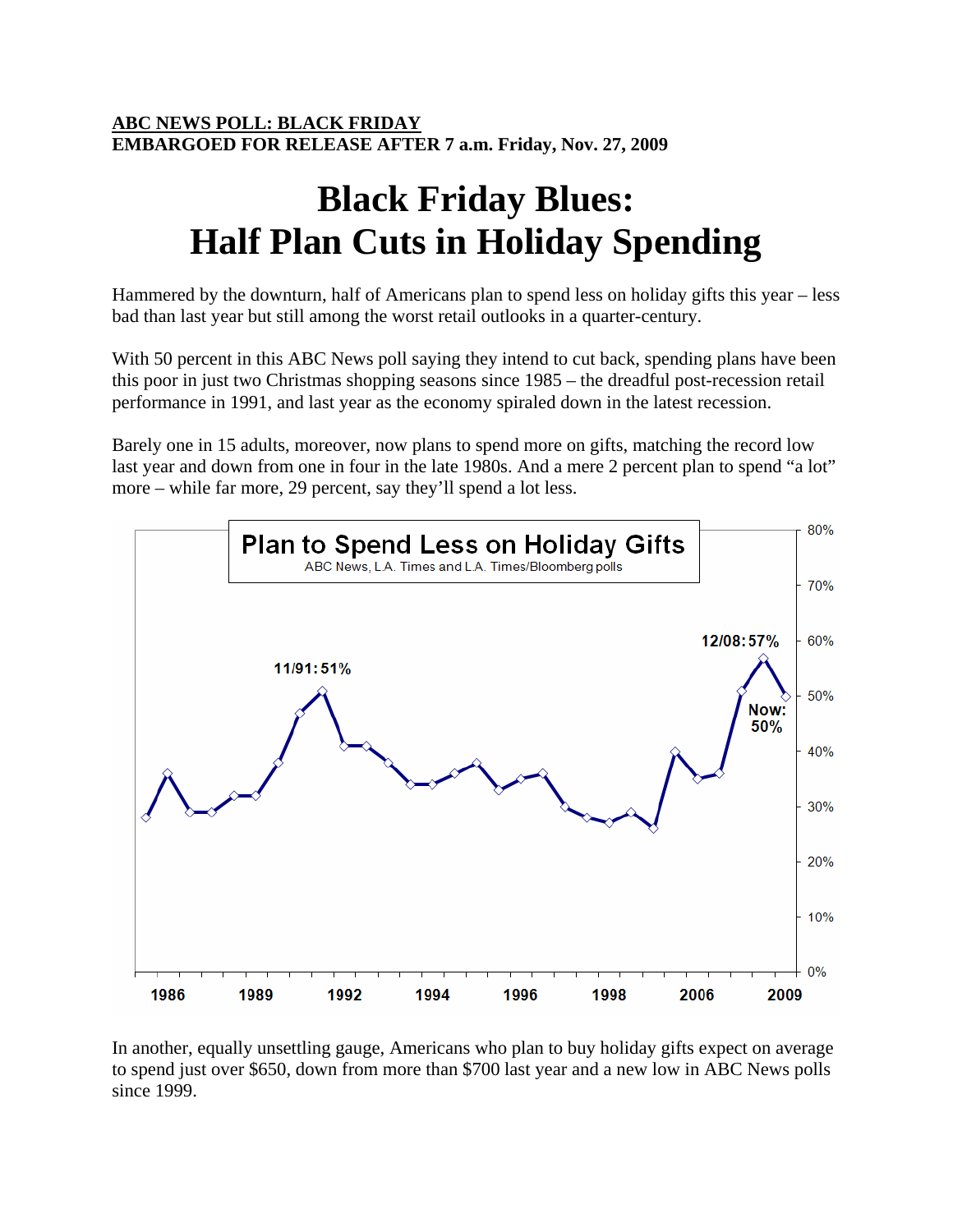There are, for all this, two less-gloomy signs. Plans to cut holiday spending, while still high, have moderated from a year ago in a few groups: Among women, among the highest-income Americans and among seniors. To the extent that these groups are able to drive spending, retailers may do less poorly than they would otherwise.

CHALLENGES – While actual spending depends on prices and products, these results indicate real challenges for retailers in what can be their make-or-break month – a reason they're taking aggressive measures including extended hours, discounts and incentives. Black Friday, today, marks the traditional start of the holiday shopping season. (The term's source is unclear, but some say it's a reference to retailers turning a profit, in accounting terms going "in the black.")

While some economic indicators have improved, plans to cut back comport with 10.2 percent unemployment – the highest since 1983 – and the damage it's produced. Three in 10 Americans report a job loss in their household in the past year; among the rest, nearly half are worried about it happening in the months ahead. That makes it an uncomfortable time to spend.

Consumer confidence has averaged lower in 2009 than in any year since ABC News began tracking it weekly in late 1985; it's been this low heading into Black Friday just three times before – in 1991, 1992 and 2008. And in one component of the ABC consumer index, 74 percent call this a bad time to spend money – down from its high of 82 percent in October 2008, but still 11 points above the average, and again one of the worst on record in a Black Friday week.

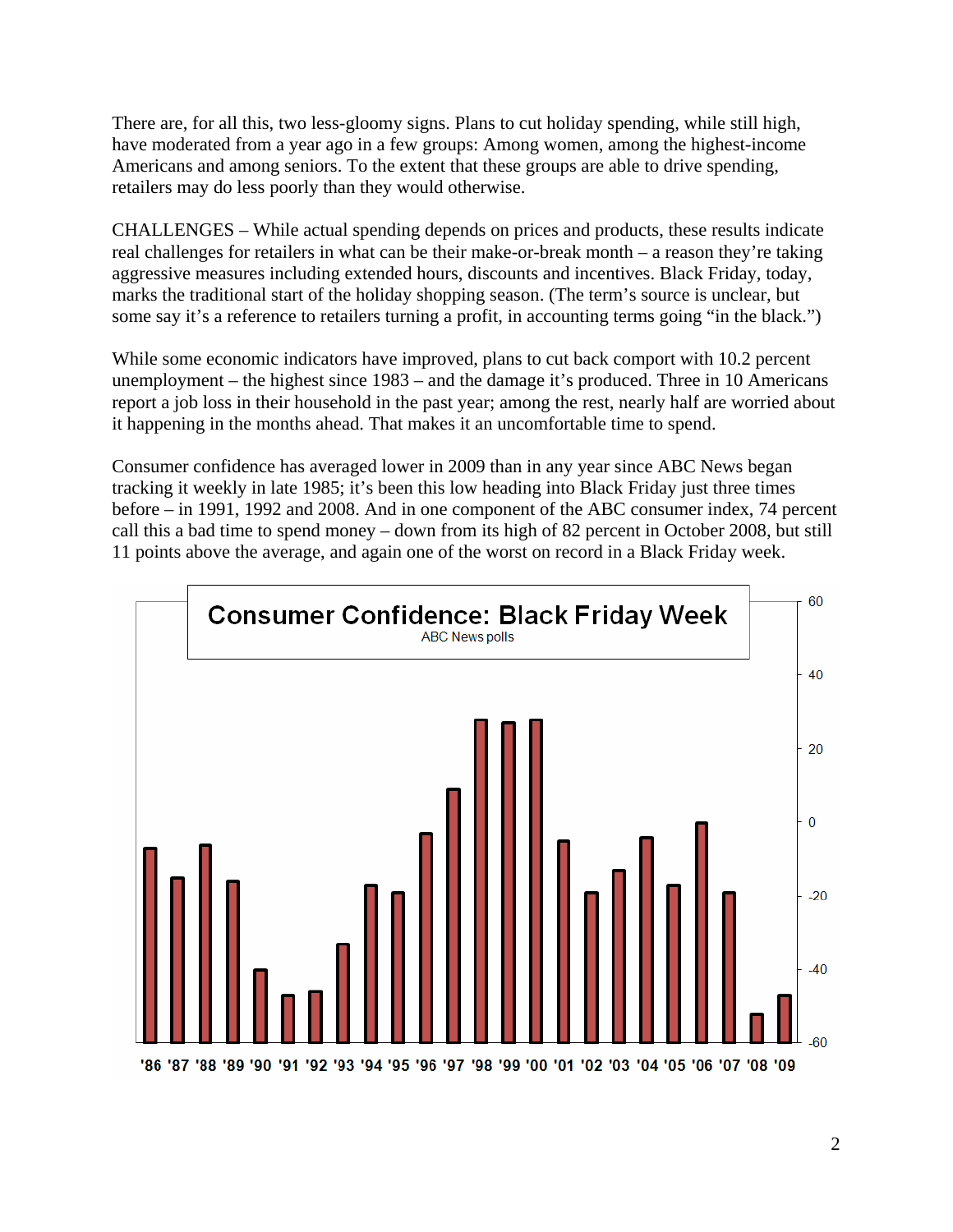GROUPS – Income's the biggest differentiator in spending plans; in households with less than \$50,000 in annual earnings, 57 percent plan to cut back on their holiday spending; that eases a bit to 50 percent in \$50,000 to \$100,000 households. By contrast, in the wealthiest families, with incomes over \$100,000 a year, far fewer – 35 percent – plan to cut back.

More robust spending by higher-income Americans, if it comes about, can offset some of the lower spending in less well-off households, one reason overall spending plans constitute a rough gauge, not a precise one. Indeed, people in \$100,000+ households plan to spend on average about \$1,350 on holiday gifts this year, well more than double the intended amount among all who earn less, about \$530.

Plans to cut back likewise are somewhat higher among women (54 percent plan to spend less, vs. 46 percent of men) and racial minorities (57 percent of nonwhites, vs. 48 percent of whites) – in both cases likely because women and minorities have lower average incomes.

WOMEN, the WEALTHY and SENIORS – As noted, there are less gloomy signs for retailers in the change in spending plans specifically among women, the wealthy and seniors.

That includes a big change among wealthy Americans. Last year 53 percent in \$100,000+ households said they'd spend less on gifts; this year, as noted, it's 35 percent, an 18-point drop in intended cutbacks in this group. The change is far smaller, 5 points, among those less well-off.

As to women, last year 63 percent said they'd spend less on holiday gifts; this year that's moderated by 9 points to 54 percent. Spending plans have been flatter among men – 50 percent said they'd cut back last year, 46 percent this year.

One possible reason: Women are more apt to be Democrats, and economic sentiment has improved among Democrats with Barack Obama in office. Indeed Democrats are 18 points less likely than a year ago to plan to cut back their spending on gifts.

Finally, there's been a disproportionate decline in cutback plans among seniors, who are far less apt than others to be vulnerable to the job market.

|            | 11/22/09 | 12/14/08 | Plan to spend less on holiday gifts<br>Change |
|------------|----------|----------|-----------------------------------------------|
| All        | 50       | 57       | $-7$                                          |
| Men        | 46       | 50       | $-4$                                          |
| Women      | 54       | 63       | $-9$                                          |
| $65+$      | 37       | 56       | $-19$                                         |
| 50<        | 57       | 62       | $-5$                                          |
| $50 - 100$ | 50       | 55       | $-5$                                          |
| $100+$     | 35       | 53       | $-18$                                         |
| Dem        | 50       | 68       | $-18$                                         |
| Ind        | 53       | 52       | $+1$                                          |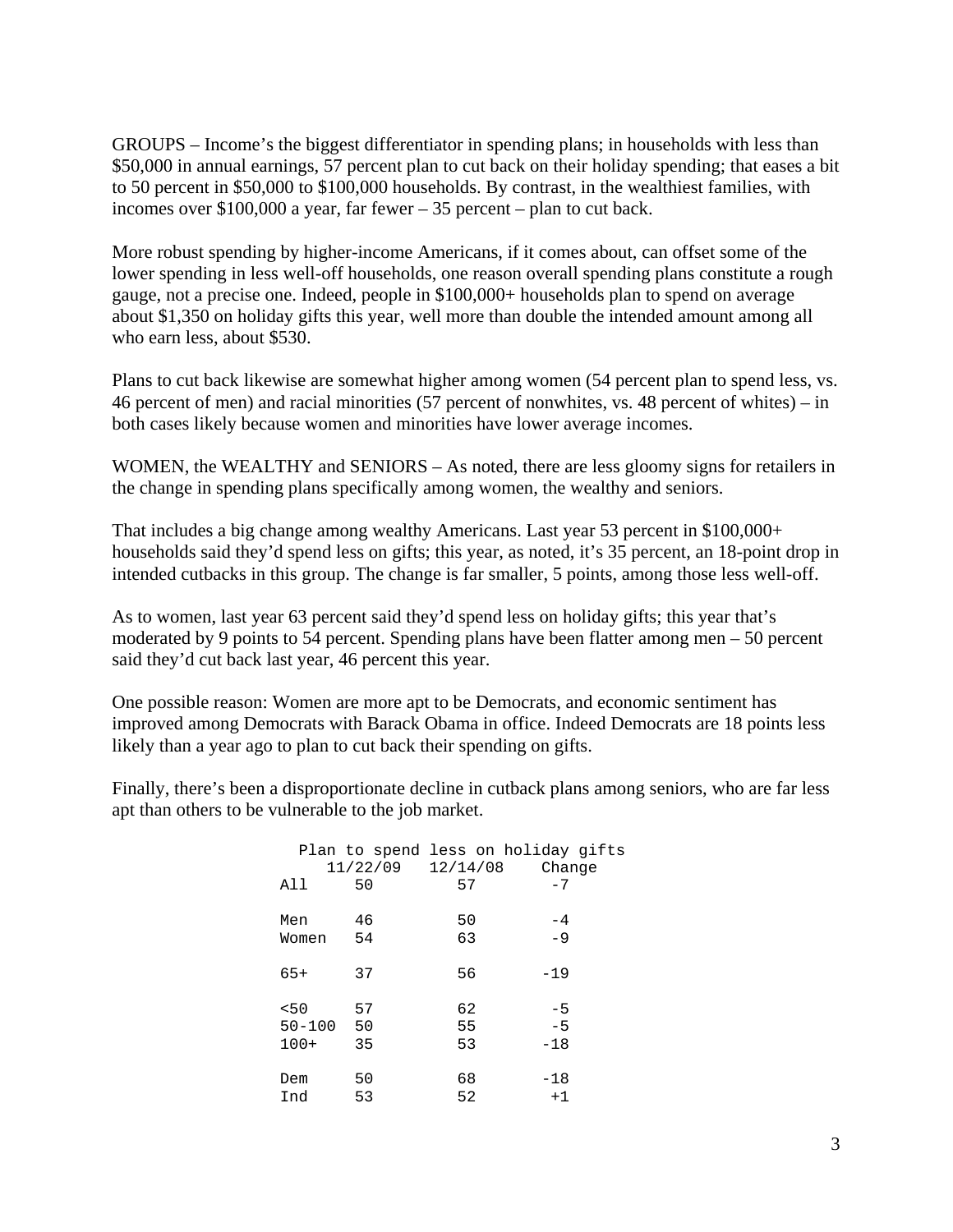Rep 47 49 -2

OTHER DATA – One factor in actual retail results may be how much people actually can cut back this year, whatever their preferences, given how depressed spending was last year. Fourthquarter retail sales dropped by 8.17 percent last year vs. Q4 2007, the first negative quarter in a federal government data series since 1993. And it's continued negative each quarter since.

Recent numbers have been mixed. In preliminary estimates by the federal government last week, retail trade sales last month were 1.4 percent over the previous month, but still 2.1 percent below October 2008. This Wednesday a broader measure, "personal consumption expenditures," were up 0.7 percent in October over September and up 0.8 percent from a year ago; real disposable personal incomes were up 0.2 over the previous month and up 2.2 percent in a year.

METHODOLOGY – This ABC News poll was conducted by telephone Nov. 18-22, 2009, among a random national sample of 1,002 adults including landline and cell-phone respondents. The results have a 4-point error margin. Click here for a detailed description of sampling error. Field work by Social Science Research Solutions at ICR-International Communications Research of Media, Pa.

Analysis by Gary Langer.

ABC News polls can be found at ABCNEWS.com at http://abcnews.com/pollingunit

Media contact: Cathie Levine, (212) 456-4934.

Full results follow  $(*=$  less than 0.5 percent).

1. Compared to last year, would you say this holiday season you will spend more, less, or about the same on presents for friends and family? (IF MORE/LESS) Will you be spending a lot (MORE/LESS) or a little (MORE/LESS)?

|               | More $---$ |       |          |     | Less $-----$<br>----- | No opin./ Don't |      |                  |
|---------------|------------|-------|----------|-----|-----------------------|-----------------|------|------------------|
|               | NET        | A lot | A little | NET | A little              | A lot           | Same | celebrate (vol.) |
| $11/22/09*$   | 7          | 2     | 4        | 50  | 20                    | 29              | 40   | 2                |
| 12/14/08      | 7          | 4     | 3        | 57  | 23                    | 34              | 34   | 1                |
| 11/16/08      | 8          | 4     | 5        | 51  | 19                    | 31              | 37   | 3                |
| 11/18/07      | 14         | 6     | 7        | 36  | 16                    | 19              | 48   | 2                |
| $12/11/06*$   | 15         | 4     | 11       | 35  | 16                    | 19              | 49   | 1                |
|               |            |       |          |     |                       |                 |      |                  |
|               |            |       |          |     | No opinion/ Don't     |                 |      |                  |
|               | More       | Less  | Same     |     | celebrate (vol.)      |                 |      |                  |
| $11/22/09*$   | 7          | 50    | 40       |     | 2                     |                 |      |                  |
| 12/14/08      | 7          | 57    | 34       |     | 1                     |                 |      |                  |
| 11/16/08      | 8          | 51    | 37       | 3   |                       |                 |      |                  |
| 11/18/07      | 14         | 36    | 48       | 2   |                       |                 |      |                  |
| $12/11/06*$ † | 15         | 35    | 49       | 1   |                       |                 |      |                  |
| $12/15/02*t$  | 15         | 40    | 44       |     | 1                     |                 |      |                  |
| $9/14/01*$    | 11         | 26    | 59       |     | 4                     |                 |      |                  |
| 11/7/99       | 15         | 29    | 54       |     | 2                     |                 |      |                  |
| 12/5/98       | 16         | 27    | 55       |     | 2                     |                 |      |                  |
| 10/25/98      | 19         | 28    | 52       |     | 1                     |                 |      |                  |
| 11/9/97       | 17         | 30    | 52       |     | 1                     |                 |      |                  |
| 10/12/97      | 18         | 36    | 36       |     | 9                     |                 |      |                  |